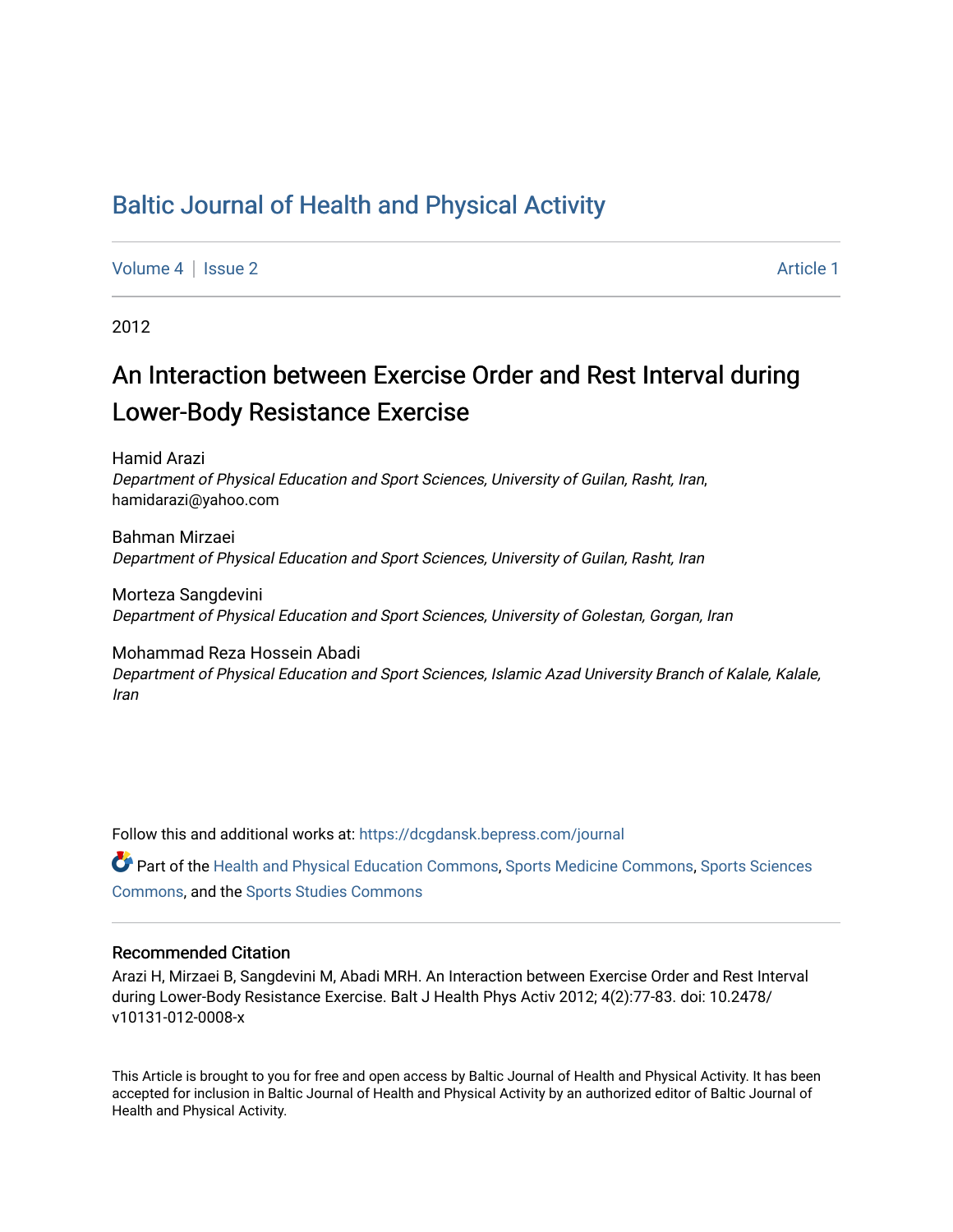

DOI: 10.2478/v10131-012-0008-x

|                                                                                                                                                                                                                | An Interaction between Exercise Order and Rest<br>Interval during Lower-Body Resistance Exercise                                                                                                                                                                                                                                                                                                                                                                                                                                                                                                                                                                                                                                                                                                                                                           |  |  |  |  |
|----------------------------------------------------------------------------------------------------------------------------------------------------------------------------------------------------------------|------------------------------------------------------------------------------------------------------------------------------------------------------------------------------------------------------------------------------------------------------------------------------------------------------------------------------------------------------------------------------------------------------------------------------------------------------------------------------------------------------------------------------------------------------------------------------------------------------------------------------------------------------------------------------------------------------------------------------------------------------------------------------------------------------------------------------------------------------------|--|--|--|--|
| <b>Authors' Contribution:</b><br>A - Study Design<br>B - Data Collection<br>C - Statistical Analysis<br>D - Data Interpretation<br>E - Manuscript Preparation<br>F - Literature Search<br>G - Funds Collection | Hamid Arazi <sup>1 (A, B, C, D, E)</sup> , Bahman Mirzaei <sup>1 (D, E, F, G)</sup> , Morteza<br>Sangdevini <sup>2 (B, E, F, G)</sup> , Mohammad Reza Hossein Abadi <sup>3 (B, C, F, G)</sup>                                                                                                                                                                                                                                                                                                                                                                                                                                                                                                                                                                                                                                                              |  |  |  |  |
|                                                                                                                                                                                                                | <sup>1</sup> Department of Physical Education and Sport Sciences, University of Guilan, Rasht,<br>Iran.                                                                                                                                                                                                                                                                                                                                                                                                                                                                                                                                                                                                                                                                                                                                                    |  |  |  |  |
|                                                                                                                                                                                                                | <sup>2</sup> Department of Physical Education and Sport Sciences, University of Golestan,<br>Gorgan, Iran.                                                                                                                                                                                                                                                                                                                                                                                                                                                                                                                                                                                                                                                                                                                                                 |  |  |  |  |
|                                                                                                                                                                                                                | <sup>3</sup> Department of Physical Education and Sport Sciences, Islamic Azad University<br>Branch of Kalale, Kalale, Iran.                                                                                                                                                                                                                                                                                                                                                                                                                                                                                                                                                                                                                                                                                                                               |  |  |  |  |
|                                                                                                                                                                                                                | Key words: recovery, resistance training, number of repetition, fatigue                                                                                                                                                                                                                                                                                                                                                                                                                                                                                                                                                                                                                                                                                                                                                                                    |  |  |  |  |
|                                                                                                                                                                                                                | <b>Abstract</b>                                                                                                                                                                                                                                                                                                                                                                                                                                                                                                                                                                                                                                                                                                                                                                                                                                            |  |  |  |  |
| <b>Background:</b>                                                                                                                                                                                             | The purpose of the present study was to compare the influence of two- and five-<br>minute rest intervals on the number of repetitions per set and total repetitions per                                                                                                                                                                                                                                                                                                                                                                                                                                                                                                                                                                                                                                                                                    |  |  |  |  |
| <b>Material/Methods:</b>                                                                                                                                                                                       | exercise for a lower-body workout performed in 2 different sequences.<br>12 resistance trained men completed 4 experimental resistance exercise sessions. All<br>sessions consisted of 3 sets with a 10-repetition maximum load for 4 lower-body<br>exercises. Two different exercise sequences (i.e., A or B) were performed with either                                                                                                                                                                                                                                                                                                                                                                                                                                                                                                                  |  |  |  |  |
| <b>Results:</b>                                                                                                                                                                                                | 2- or 5- minute rest between the sets and the exercises, respectively. The order of<br>exercises for sequence A2 (SEQA2) and sequence A5 (SEQA5) was squat, leg curl,<br>leg extension, and calf raise with 2- and 5-minute rest intervals between the sets and<br>the exercises respectively. Conversely, for sequence B2 (SEQB2) and sequence B5<br>(SEQB5), the exercises were performed in the opposite order.<br>The results demonstrated a significant decrease from set 1 to set 2 in 3 exercises for<br>SEQA2 and 2 exercises for SEQB2; from set 1 to set 3 in all exercises for SEQA2<br>and SEQB2, 3 exercises for SEQA5, and 2 exercises for SEQB5; and from set 2 to<br>set 3 in 3 exercises for SEQA2, 2 exercises for SEQB2, and 1 exercise for SEQB5<br>(p<0.05). In addition, the total number of completed repetitions was significantly |  |  |  |  |
| <b>Conclusions:</b>                                                                                                                                                                                            | different ( $p$ <0.05) between sequences for squat (SEQA5 > SEQA2 > SEQB5 ><br>SEQB2), leg curl (SEQA5 = SEQB5 > SEQA2 = SEQB2), leg extension (SEQA5 =<br>$SEQB5 = SEQB2 > ASEQA2$ , and calf raise (SEQB5 > SEQB2 = SEQA5 > SEQA2).<br>The results indicate that during a lower-body workout reductions in the number of<br>repetitions are greater for exercises performed at the end of the sequences, and the<br>influence of the different rest interval lengths may depend on the position of the<br>exercise in a sequence.                                                                                                                                                                                                                                                                                                                        |  |  |  |  |
| Word count: 2,597<br>Tables: 1                                                                                                                                                                                 | Received: December 2011                                                                                                                                                                                                                                                                                                                                                                                                                                                                                                                                                                                                                                                                                                                                                                                                                                    |  |  |  |  |
| Figures: 1<br>References: 26                                                                                                                                                                                   | Accepted: May 2012<br>Published: June 2012                                                                                                                                                                                                                                                                                                                                                                                                                                                                                                                                                                                                                                                                                                                                                                                                                 |  |  |  |  |
| <b>Corresponding author:</b><br>Hamid Arazi, Ph.D, Assistant Professor                                                                                                                                         |                                                                                                                                                                                                                                                                                                                                                                                                                                                                                                                                                                                                                                                                                                                                                                                                                                                            |  |  |  |  |

Exercise Physiology, Faculty of Physical Education and Sport Sciences, University of Guilan P.O.Boxs: 1438-Rasht-Iran Phone: +98 911 139 9207 E-mail: hamidarazi@yahoo.com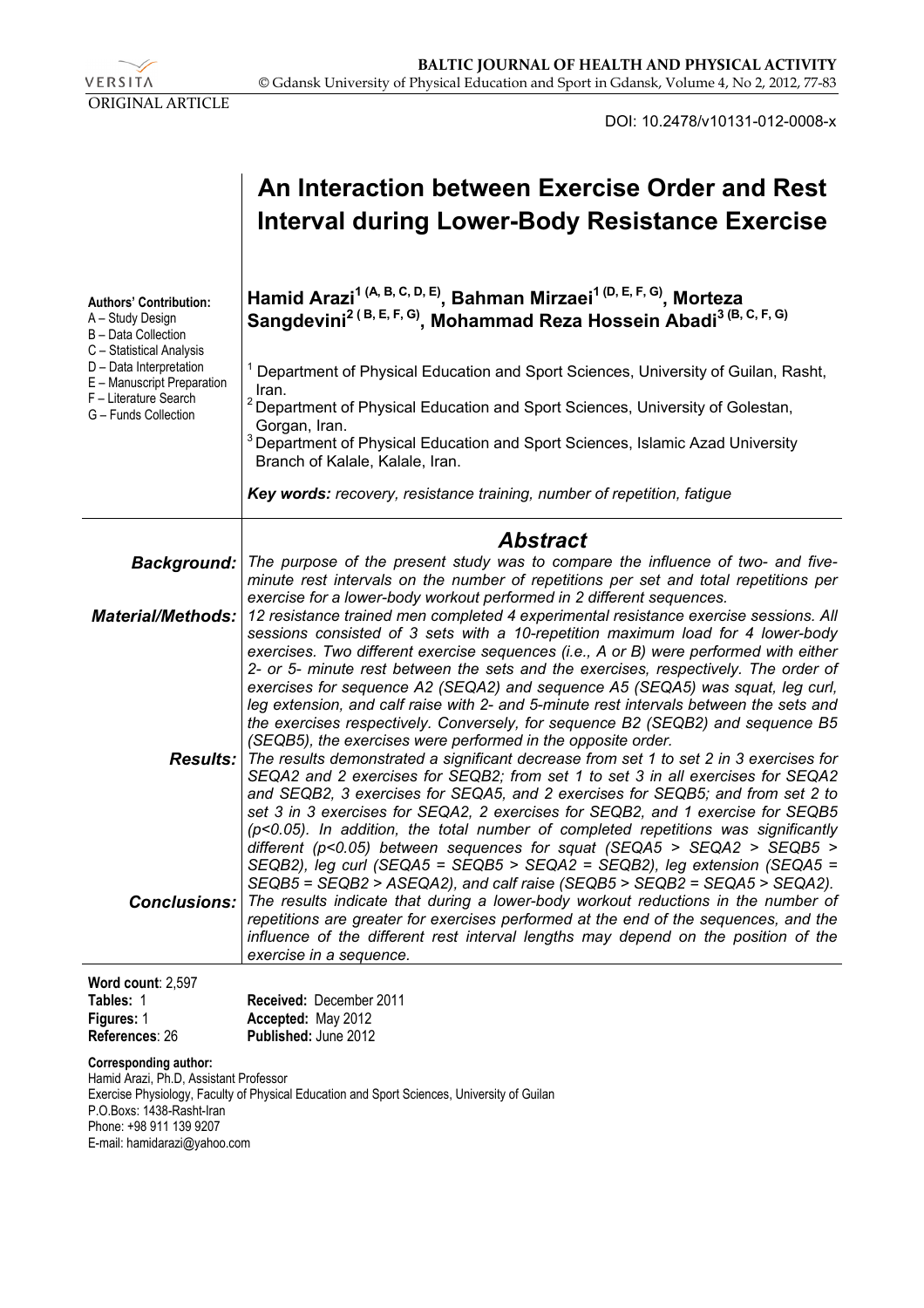#### **Introduction**

Resistance training programs are commonly designed to promote power, absolute strength, hypertrophy, or localized muscular endurance. The exercise order and rest interval are two of the key variables in resistance training. The exercise order has been proved to affect repetition performance [1, 2, 3, 4]. The ACSM recommendations [5, 6] regarding the exercise order is to perform large muscle group exercises before small muscle group exercises, multiple-joint exercises before single-joint exercises, higher-intensity exercises before lower-intensity exercises, or rotation of upper and lower body or agonist–antagonist exercises, that is, exercise performed for a muscle group followed by an exercise for the opposing muscle group. Simão et al. [3] investigated the influence of exercise order on the number of repetitions performed during a resistance training session composed of both upper and lower-body exercises in trained women [3]. The results demonstrated that when exercises are preceded by either single-joint or multi-joint exercises, the total number of repetitions decreases.

Rest intervals between sets also appear to be an important variable that can directly affect metabolic [7], hormonal [8, 9], cardiovascular [10], and neuromuscular [11, 12] responses during resistance exercise as well as the number of repetitions completed in subsequent sets and the total training volume [13, 14, 15, 16, 17, 18].

It has been suggested that for efficient, safe and effective training, it is important to understand the interactions between the training variables [20]. Only one study to date has examined the interaction between exercise order and rest interval length [21]. Miranda et al. [21] demonstrated that upper-body exercises involving similar muscle groups and neural recruitment patterns are negatively affected in terms of repetitions performance when performed at the end vs. beginning of a session, and the reduction in repetition performance is greater when using 1-minute vs. 3-minute rest interval between sets [21]. However, no study to date has examined the interaction between exercise order and rest interval length during lower-body resistance exercise.

Prior research demonstrated greater fatigue resistance for lower-body exercises vs. the upperbody exercises [13]; therefore, the results of the study by Miranda et al. may not apply to lowerbody exercises. Therefore, the purpose of the current study was to compare the number of repetitions completed when resting 2 vs. 5 minutes between sets and exercises for a lower-body workout performed in opposite sequences.

# **Material and Methods**

Twelve trained men volunteered for this study (age:  $24 \pm 2.8$  years; weight: 76.5  $\pm$  4.6 kg; height: 175  $\pm$  3.2 cm; BMI 24.4  $\pm$  2.8 kg/m<sup>2</sup>). All subjects had at least 2 years' resistance training experience and performed at least 3 resistance training sessions per week during the previous year. All subjects were informed of the testing and training procedures, and then they signed an informed consent and a medical history questionnaire before the experiment. The experimental procedures were approved by the Ethics Committee of Golestan University.

# *Repetition Maximum Testing*

The 10 repetition maximum (10RM) tests were assessed during two nonconsecutive days in the following order: squat, leg curl, leg extension, and calf raise. 10RM was determined in a maximum of three attempts for each exercise with 5-minute rest intervals between attempts and 10-minute rest between different exercises [19]. Then after 48 hours, the tests were repeated to determine test-retest reliability, and the data were analyzed by Pearson product moment correlations to estimate day-to-day 10RM reliability ( $r = 0.94$  for squat,  $r = 0.94$  for leg curl,  $r = 0.96$ for leg extension, and r = 0.92 for calf raise). To minimize potential errors in the 10RM testing, the following strategies were employed: a) standardized instructions on exercise technique were given to the subjects before the test; b) all subjects received verbal encouragement during testing; c) the mass of all used weights and bars was determined using precision scales.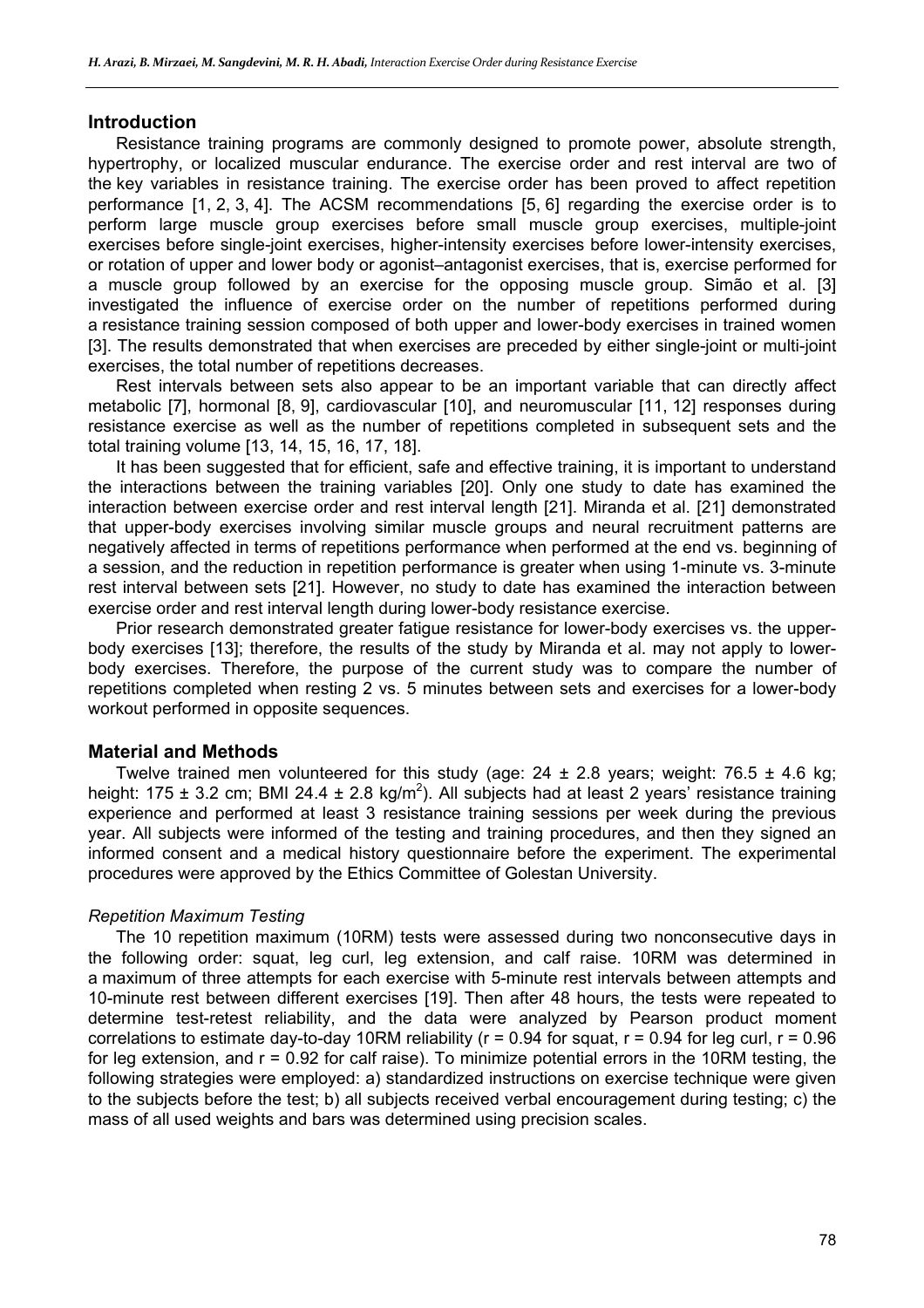#### *Experimental Sessions*

48 hours after the 10-RM assessments in selected exercises, subjects performed four experimental resistance exercise sessions with two different exercise sequences and two different rest intervals between sets and exercises (sequence A2, sequence A5, sequence B2, and sequence B5) in a randomized crossover design with 48 hours between the sessions. The exercises order for sequence A2 (SEQA2) and sequence A5 (SEQA5) was squat, leg curl, leg extension, and calf raise with 2- and 5-minute rest interval between sets and exercises respectively. Conversely, for sequence B2 (SEQB2) and sequence B5 (SEQB5) the exercises order was calf raise, leg extension, leg curl, and squat with 2- and 5-minute rest interval between sets and exercises respectively.

Before the beginning of each experimental session, a warm-up was performed, with 40% of the 10RM load for 2 sets of 12 repetitions only in the first exercise (i.e., squat in SEQA2 and SEQA5; calf raise in SEQB2 and SEQB5). All exercises were performed in each experimental session for 3 consecutive sets to the point of voluntary exhaustion using the predetermined 10RM load. The total number of repetitions for the 3 consecutive sets of each exercise was recorded.

#### *Statistical Analysis*

One-way analysis of variance with repeated measures was used to test the difference in the number of repetitions between sets of each exercise in the same sequence and the total number of repetitions for each of the 4 exercises between the different sequences, and when the difference presented was significant, Tukey's post hoc test was applied for multiple comparisons. The significance level was at  $p < 0.05$ .

# **Results**

The total numbers of completed repetitions were significantly different ( $p < 0.05$ ) between sequences for squat (SEQA5 > SEQA2 > SEQB5 > SEQB2), leg curl (SEQA5 = SEQB5 > SEQA2 = SEQB2), leg extension (SEQA5 = SEQB5 = SEQB2 > ASEQA2), and calf raise (SEQB5 > SEQB2 = SEQA5 > SEQA2) (Table 1 and Figure 1). For all exercises except leg curl in SEQA5, and leg extension and calf raise in SEQB5 there were significant differences ( $p < 0.05$ ) in the repetitions completed between sets in each sequence.

| Exercise         | Sequence       | Set1     | Set <sub>2</sub> | Set <sub>3</sub> |
|------------------|----------------|----------|------------------|------------------|
| Squat            | A2             | 10.0(0)  | 7.8 $(1.2)$ *    | $6.5(2.4)$ *†    |
|                  | A <sub>5</sub> | 9.8(.6)  | 9.5(4)           | $8.6(1.9)$ *     |
|                  | B <sub>2</sub> | 6.5(.8)  | 5.6(.6)          | 4.4 $(1.2)$ *†   |
|                  | B5             | 8.3(.7)  | 7.5(0.9)         | $6.1(1.4)$ *†    |
| Leg curl         | A2             | 8.5(1.2) | 7.6(1.5)         | $6.4(.9)$ *†     |
|                  | A <sub>5</sub> | 9.6(.8)  | 9.4(.6)          | 9.0(.7)          |
|                  | B <sub>2</sub> | 8.5(.4)  | 7.4 $(.5)$ *     | $6(1.4)$ *†      |
|                  | B5             | 9.7(.3)  | 9.1(.7)          | $8.5(.9)$ *      |
| Leg<br>extension | A2             | 8.2(1.3) | $7.0(1.7)$ *     | 6.2 $(.8)$ *     |
|                  | A5             | 9.1(.7)  | 8.7(1.6)         | $8.1(1.2)$ *     |
|                  | B <sub>2</sub> | 8.9(1.4) | 8.5(1.0)         | $7.8(.9)$ *      |
|                  | B <sub>5</sub> | 9.4(.6)  | 9.0(4)           | 8.7(.7)          |
| Calf raise       | A2             | 7.9(.9)  | $6.5(1.4)$ *     | $5.2(1.6)$ *†    |
|                  | A <sub>5</sub> | 8.9(.6)  | 8.2(.9)          | 7.6 $(1.1)$ *    |
|                  | B <sub>2</sub> | 9.7(.2)  | $8.5(.9)$ *      | $7.0(1.3)$ *     |
|                  | B <sub>5</sub> | 9.8(.4)  | 9.6(.7)          | 9.0(0.6)         |

Tab. 1. Mean (±SD) number of repetitions completed in each set

*\*Significant difference compared with the first set (p<0.05); † significant difference compared with the second set (p<0.05); # significant difference compared with SEQA2 (p<0.05); ‡ significant difference compared with SEQA5 (p<0.05); £ significant difference compared with SEQB2 (p<0.05).*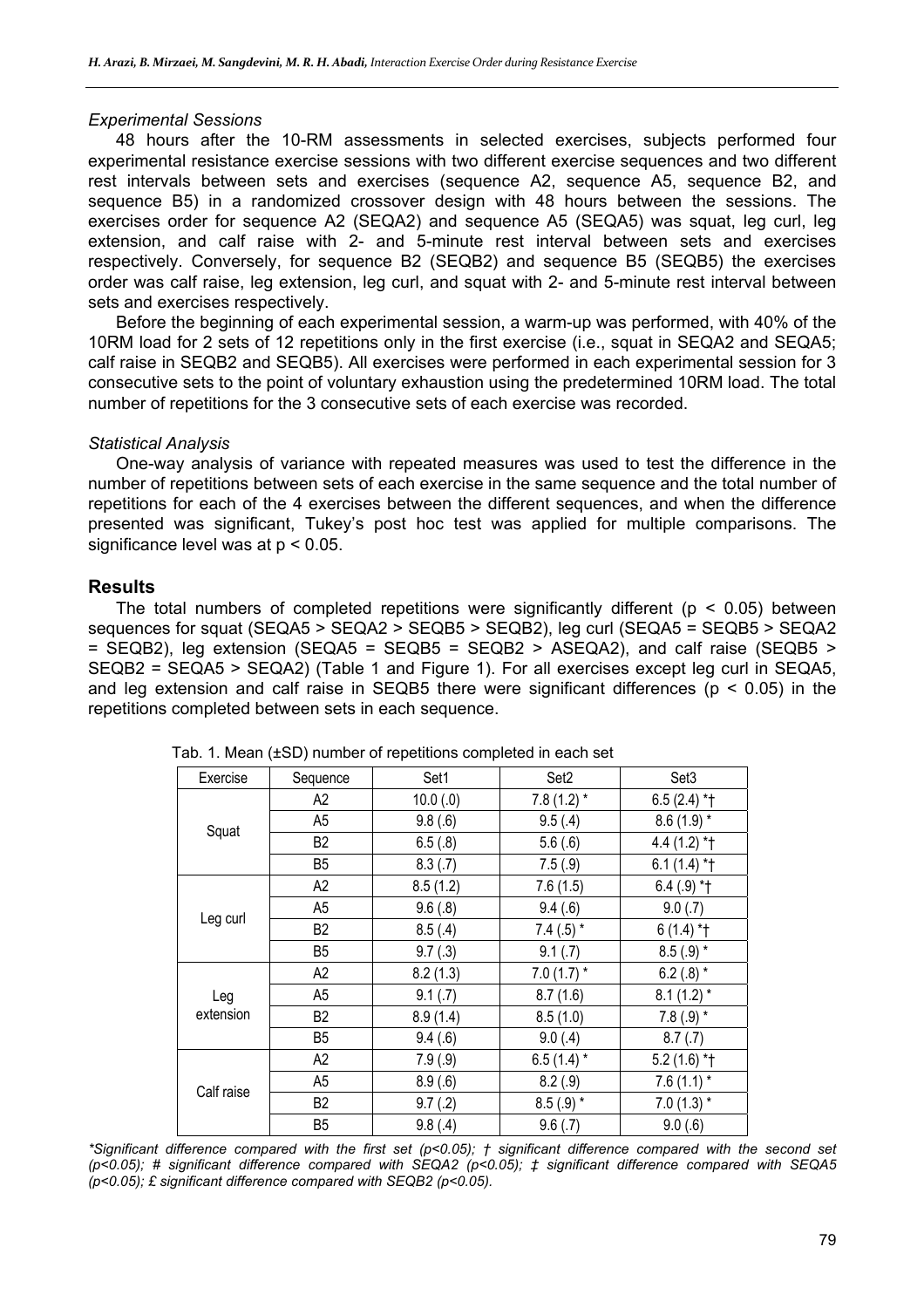

Fig. 1. Total number of repetitions completed in SEQA2, SEQB2, SEQA5, and SEQB5 (mean ± SD). SQ: squat; L-C: leg curl; L-E: leg extension; C-R: calf raise. \* Significant difference compared with SEQA2; # significant difference compared with SEQB2; & significant difference compared with SEQA5; † significant difference compared with SEQB5

# **Discussion**

The purpose of this study was to compare the number of repetitions when resting 2 minutes vs. 5 minutes between sets and exercises for a lower body workout performed in 2 different sequences. The results demonstrated that the total number of completed repetitions was greater for the squat and calf raise when performing these exercises at the beginning of a session than when performing these exercises at the end of a session. For the leg curl that was the second exercise performed during SEQA and the third exercise performed during SEQB. There were significant differences in the total number of completed repetitions based on the rest interval but not based on the exercise order (SEQA5 = SEQB5 > SEQA2 = SEQB2). Additionally, for the leg extension that was the third exercise performed during SEQA and the second exercise performed during SEQB. The lowest number of completed repetitions was observed during SEQA2 (21.3  $\pm$ 2.1); however, no significant differences were observed in the total number of completed repetitions between SEQA5 (25.9  $\pm$  2.6), SEQB5 (27.1  $\pm$  0.9), and SEQB2 (25.2  $\pm$  2.2).

A recent study by Miranda et al. [21] compared repetition performance during a resistance training session composed of upper body exercises when performed in 2 opposite sequences and with 2 different rest intervals between the sets and exercises. In the mentioned study, 16 recreationally trained men performed 4 experimental resistance exercise sessions, consisting of three sets with 8RM loads, in 6 upper-body exercises. Two different exercise sequences (i.e., A or B) were performed with either 1- or 3-minute rest between sets and exercises, respectively. For sequence A1 (SEQA1) and sequence A3 (SEQA3), resistance exercises were performed in the following order: lat pull-down with a wide grip (LPD-WG), lat pull-down with a close grip (LPD-CG), machine sitted row (SR-M), barbell row lying on a bench (BR-B), dumbbell seated arm curl (SAC-DB), and machine seated arm curl (SAC-M). Conversely, for sequence B1 (SEQB1) and sequence B3 (SEQB3), the exercises were performed in the opposite order. The key finding was that the effect of exercise order was stronger than the effect of rest interval length for the LPD-WG and the SAC-M, whereas the effect of rest interval length was stronger than the effect of exercise order for the LPD-CG, SR-M, BR-B, and SACDB. The authors concluded that upper-body exercises involving similar muscle groups and neural recruitment patterns are negatively affected in terms of repetitions performance when performed at the end vs. the beginning of a session, and the reduction in repetition performance is greater when using 1-minute vs. 3-minute rest interval between sets [21].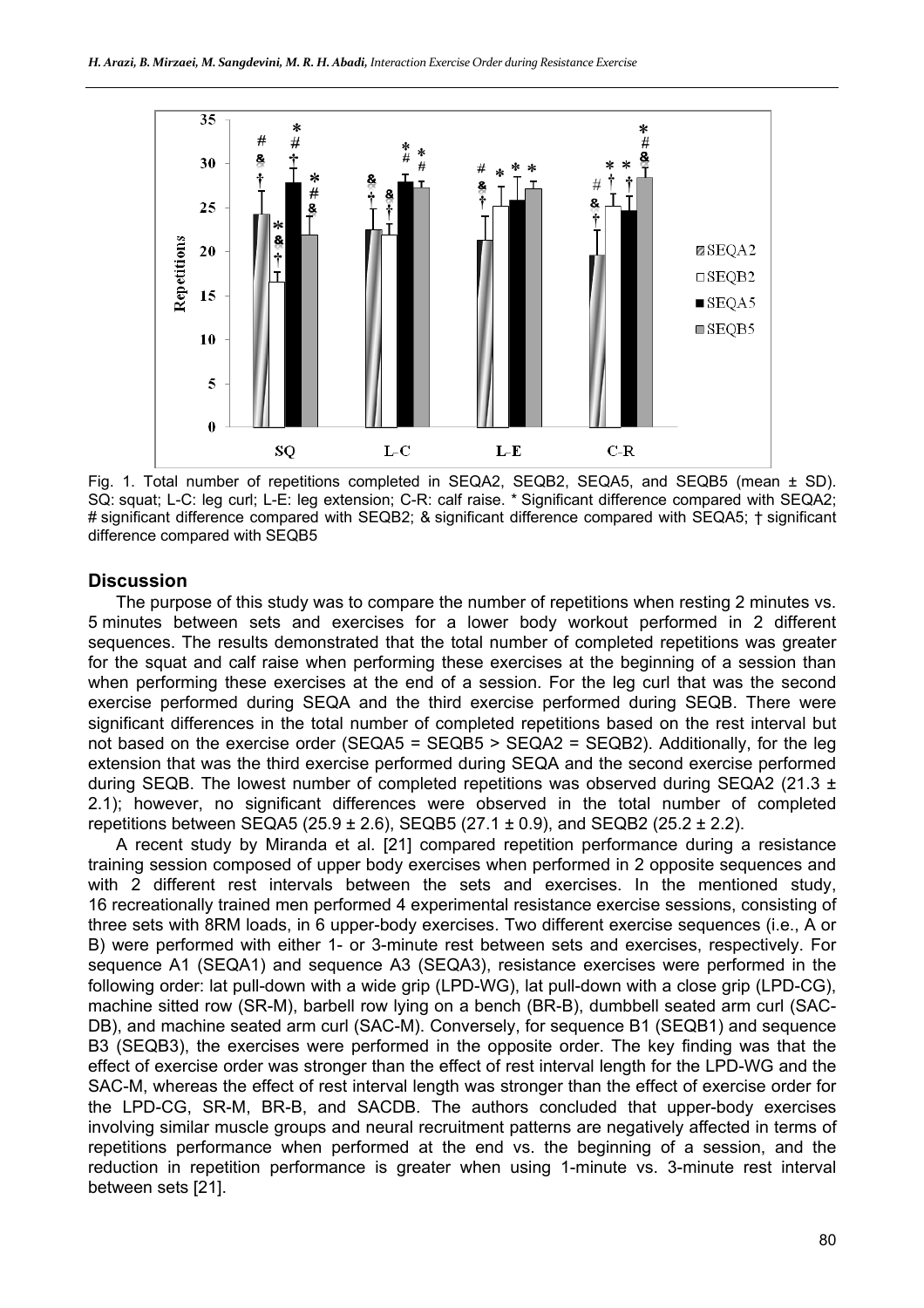Additionally, the results of the present study demonstrated that for squat, leg curl, and calf raise in both SEQA and SEQB and for leg extension in SEQA, as the rest interval between sets and exercises increased, the total number of completed repetitions also increased. In this study we also showed a significant decrease in the number of completed repetitions from set 1 to set 2 in 3 exercises for SEQA2 and 2 exercises for SEQB2; from set 1 to set 3 in all exercises for SEQA2 and SEQB2, 3 exercises for SEQA5, and 2 exercises for SEQB5; and from set 2 to set 3 in 3 exercises for SEQA2, 2 exercises for SEQB2, and 1 exercise for SEQB5. The possible reason for a decreasing number of repetitions completed in subsequent sets is progressive fatigue accumulation during the progression of the sets and exercises in the training session. These findings are in agreement with previous studies that compared the effect of different rest intervals on the repetition performance and the volume completed during the performance of single exercises [7, 13, 14, 15, 16, 22, 23, 24] and other studies that compared repetition performance during resistance training session composed of multiple exercises [17, 18, 19]. These studies demonstrated a decrease in the number of repetitions completed in subsequent sets, especially by shorter rest intervals. For example, Senna et al. [19] compared the influence of 2- and 5-minute rest intervals on the number of repetitions per set, per exercise and the total number of repetitions in resistance training sessions. Fourteen trained men completed three sets per exercise, with 10RM load in four training sessions. Two sessions involved lower body exercises (leg press, leg extension and leg curl), with two-minute (SEQA) and with five-minute intervals (SEQB). The other two sessions involved upper body exercises (bench press, pec-deck and triceps pulley), with two- (SEQC) and five-minute intervals (SEQD). For two-minute intervals, five out of six exercises presented reductions in the second set, compared with the first set, and for the third set compared with the first and the second sets. For five-minute intervals, three out of the six exercises presented reductions in the second set, compared with the first set, and two out of the six for the third set, compared with the second set. The total number of repetitions in SEQA (66.7  $\pm$  4.9) was significantly smaller than in SEQB (80.9  $\pm$  6.9). Similarly, the total number of repetitions was significantly lower in SEQC (71.1  $\pm$  4.7) compared with SEQD (83.7  $\pm$  6.1). The results indicate that the training session performance is reduced by shorter intervals, with the initial exercises less affected during the progression of the sets [19].

Interestingly, in the current study no significant difference was observed in the number of repetitions completed for leg extension between SEQB2 (25.2  $\pm$  2.2) and SEQB5 (27.1  $\pm$  0.9). It has been reported that the length of the rest interval between sets and exercises may vary based on several factors (e.g., goal training, muscle mass involved, exercise order, or type of muscle action). Therefore, exercises such as the squat which involve both isotonic (e.g., hip extensors, knee extensors) and isometric (e.g., wrist flexors, abdominals) muscle actions, require longer rest intervals between sets [25]. Willardson et al. [26] compared the effect of load reductions over consecutive sets on repetition performance during a lower-body workout consisting of squat, leg curl, and leg extension exercises. 12 trained men performed 4 workouts under the following load conditions: (a) constant load for all sets, (b) 5% load reduction after each set, (c) 10% load reduction after each set, and (d) 15% load reduction after each set. The results showed a significant decrease in the number of repetitions completed for the back squat and leg curl within the constant condition vs. the 15% condition. However, for the leg extension, there were no significant differences in the number of repetitions completed between these conditions. The authors concluded that subjects have relatively greater fatigue resistance for the leg extension vs. the back squat and leg curl [26]. In this study, we show when the leg extension is performed before the squat and leg curl during a workout, 2-minute rest interval might be sufficient to maintain the number of repetitions.

# **Conclusions**

The ability to maintain repetitions and to perform a higher volume of training has been shown to be essential for stimulating greater strength and hypertrophy adaptations [5, 6]. The results of the present study showed that reductions in the number of completed repetitions is more pronounced for exercises performed at the end vs. the beginning of a workout and the reduction is greater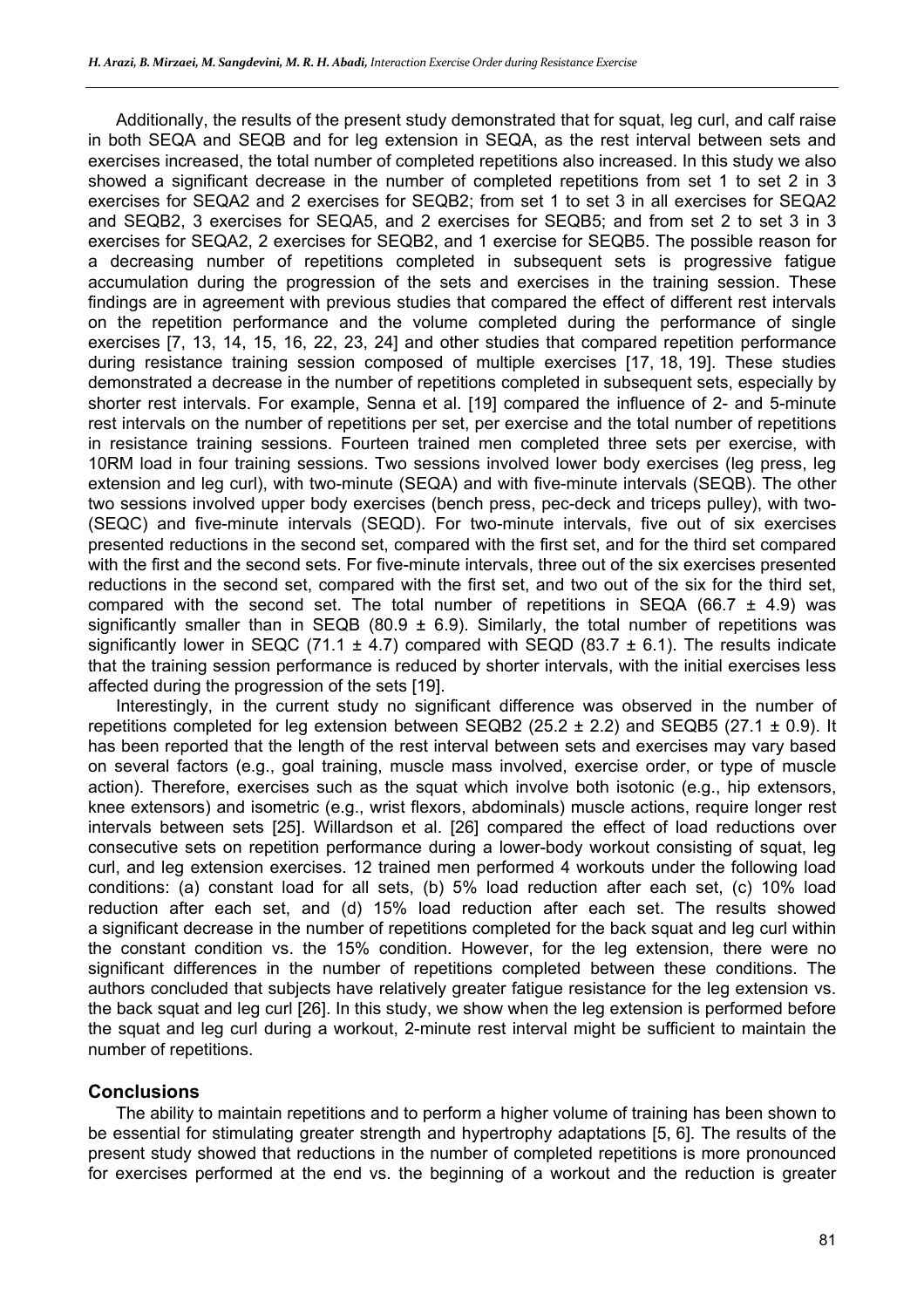when using shorter rest intervals between sets especially in large muscle groups of lower body exercises. Interestingly, no significant difference in the number of repetitions was observed between 2-minute and 5-minute rest intervals for the leg extension when performed before squat and leg curl exercises. These findings showed the importance of understanding the interaction among the order of exercises and the rest interval between sets and exercises to minimize fatiguerelated reductions in the number of repetitions completed during a lower-body resistance training session. The findings of the current study are applicable for the examined resistance exercises. However, because of the few data on interactions between the order of exercise and rest intervals on repetition performance during resistance exercise, further research that examines different muscle groups and especially in a sequence composed of both upper and lower body exercises is necessary.

#### **Acknowledgments**

We would like to thank subjects for their participation in this study. In addition, we would like to thank the National Strength and Conditioning Association for funding this study.

# **References**

- 1. Sforzo GA, Touey PR. Manipulating exercise order affects muscular performance during a resistance exercise training session. *J Strength Cond Res* 1996;10:20-24.
- 2. Spreuwenberg LP, et al. Influence of exercise order in a resistance-training exercise session. *J Strength Cond Res* 2006;20:141-4.
- 3. Simão R, Farinati PTV, Polito MD, Viveiros L, Fleck SJ. Influence of exercise order on the number of repetitions performed and perceived exertion during resistance exercise in women. *J Strength Cond Res*  2007;21:23-28.
- 4. Gentil P, Oliviera E, Rocha Junior VA, Docarmo J, Bottaro M. Effects of exercise order on upper-body muscle activation and exercise performance. *J Strength Cond Res 2007*;21:1082-1086.
- 5. American College of Sports Medicine. Position stand: progression models in resistance training for healthy adults. *Med Sci Sports Exerc* 2002;34:364-380.
- 6. American College of Sports Medicine. Position Stand: Appropriate physical activity intervention strategies for weight loss and prevention of weight regain for adults. *Med Sci Sports Exerc* 2009;41:459- 471.
- 7. Ratamess RA, Falvo MJ, Mangine GT, Hofman JR, Faigenbaum AD, Kang J. The effect of rest interval length on metabolic responses to the bench press exercise. *Eur J Appl Physiol* 2007;100:1-17.
- 8. Bottaro M, Martins B, Gentil P, Wagner D. Effects of rest duration between sets of resistance training on acute hormonal responses in trained women. *J Sci Med Sports* 2009;12:73-78.
- 9. Rahimi R, Ghadiri M, Faraji H, Borujerdi SS. Effects of very short rest periods on hormonal responses to resistance exercise in men. *J Strength Cond Res* 2010;24:1852-1859.
- 10. Fleck SJ. Cardiovascular adaptations to resistance training. *Med Sci Sports Exerc* 1988;20:S146-151.
- 11. Hill-Haas S, Bishop D, Dawson B, Goodman C, Edge J. Effects of rest interval during high-repetition resistance training on strength, aerobic fitness, and repeated-sprint ability. *J Sports Sci* 2007;25:619- 628.
- 12. Willardson, JM, Burkett LN. The effect of different rest intervals between sets on volume components and strength gains. *J Strength Cond Res* 2008;22:146-152.
- 13. Willardson JM, Burkett LN. A comparison of 3 different rest intervals on the exercise volume completed during a workout. *J Strength Cond Res* 2005;19:23-6.
- 14. Willardson JM, Burkett LN. The effect of rest interval length on bench press performance with heavy vs light load. *J Strength Cond Res* 2006;20:396-399.
- 15. Willardson JM, Burkett LN. The effect of rest interval length on the sustainability of squat and bench press repetitions. *J Strength Cond Res* 2006;20:400-403.
- 16. Mirzaei B, Rahmani Nia F, Saberi Y. Comparison of 3 different rest intervals on sustainability of squat repetitions with heavy vs. light loads. *Br J B* 2008;2:220-229.
- 17. Miranda H, Fleck SJ, Simao R, Barreto AC, Dantas HM, Novaes J. Effect of two different rest period lengths on the number of repetitions performed during resistance training. *J Strength Cond Res* 2007; 21:1032-1036.
- 18. Miranda H, Simão R, Moreira LM, et al. Effect of rest interval length on the volume completed during upper body resistance exercise. *J Sports Sci Med* 2009;8:388-392.
- 19. Senna G, Salles BF, Prestes J, Mello RA, Simão R. Influence of two different rest interval lengths in resistance training sessions for upper and lower body. *J Sports Sci Med* 2009;8:197-202.